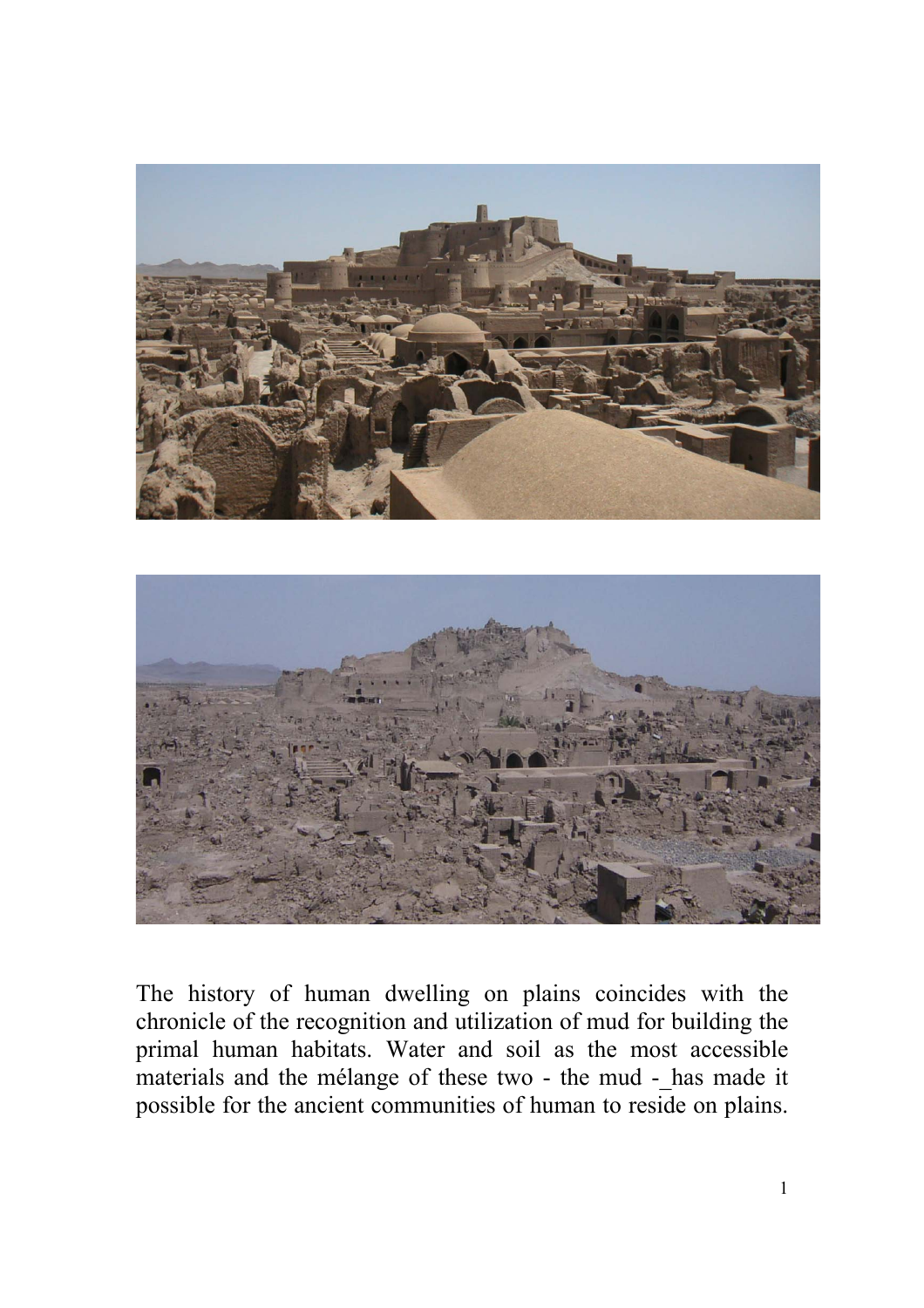The first tokens of such settlements in the central plateau of Iran dates back to 8000 BC. Shaped-up masses of mud set beside each other to construct the first human habitats.

*Ganj-Darreh* in Kermanshah, *Ozbaki* near Tehran and *Zagheh* in Dashteh-Ghazvin are places in which proofs of remnants of such endeavors to primitive dwelling places have been found. Although ten thousand years has passed since the first settlements were constructed, the mud is still used as the suitable bonding agent, inexpensive and available material which has materialized the comfort and repose of the Iranians in a span of millennia.

The result of such continuity in the usage of mud and sun-dried mud-bricks in a period of ten thousand years has been houses, temples, prayer-houses, castles, palaces, and several towns which still exist in this land. These are the symbols of the history of this nation. Over %60 of the residential space of village and city limits of the Iranian plateau are still made up of mud. Such density of usable mud area is a national wealth which is not easily replaceable.

Application of mud and dried mud-brick in buildings is a confinement. Mud-brick lacks traction resistance and can only bear weight forces to a limited extent. How can such a material be used for setting up of any coverings or ceiling? Employment of vaults was the Iranian remedy to alter this confinement to a possibility: an incredible grand possibility that helped creatinf wonderful and admirable architectural spaces. Arch of Kesra (the seat of the Sassanid kings in *Tissfun*) of mud-brick and mud at a 26 meter wide entrance is a sign of such prudence which amazingly enough is still up and about in its place. Thus, despite all the limitations, mud and mud-brick, thanks to the human genius, will be lasting and immortal through utilization of the form. Kashan, Yazd, Meybod, and scores of other Iranian cities display this kind of creativity, manifested throughout centuries, resulting in foundation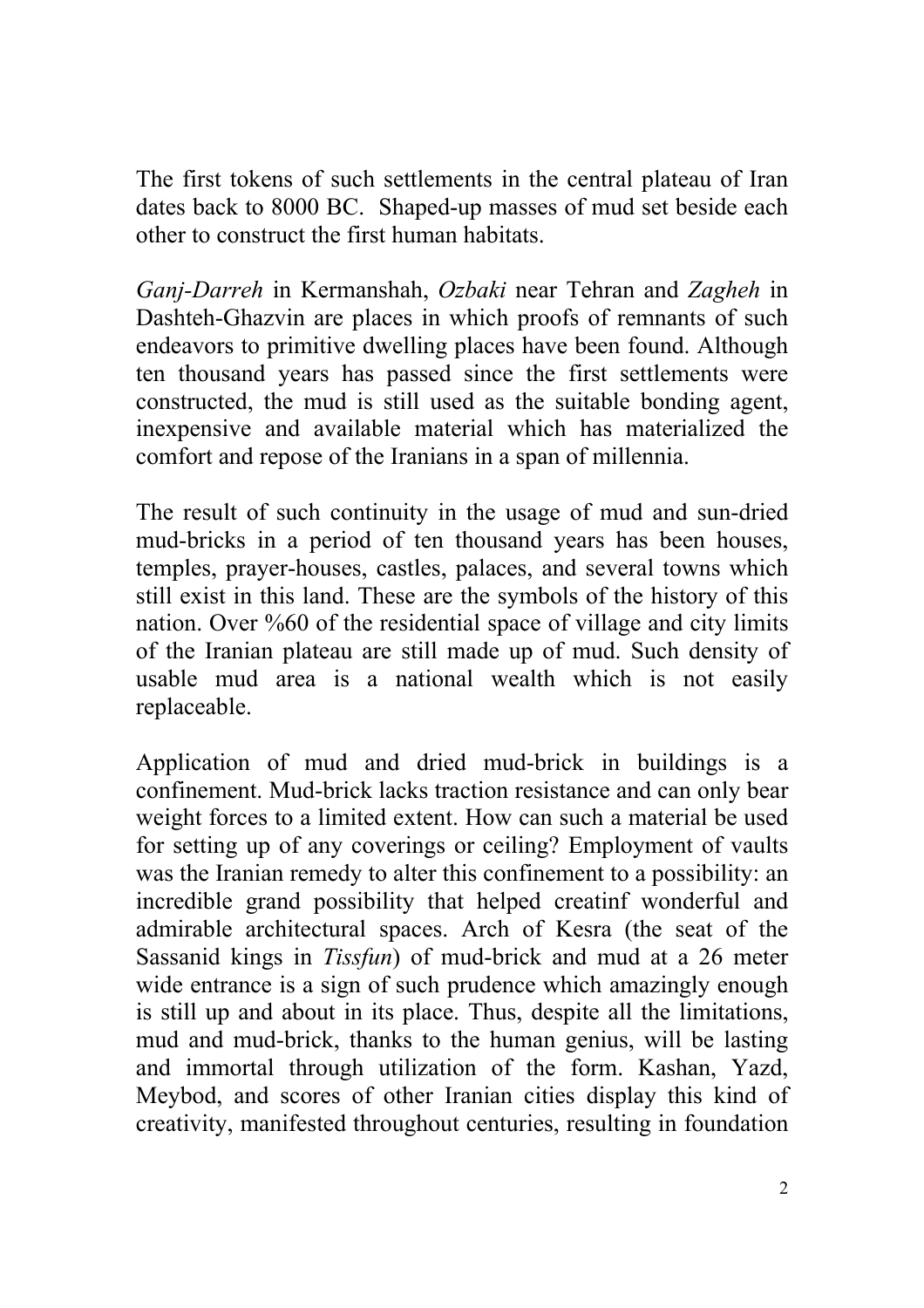of mud-brick urban fabrics and towns in the country, a precious affluence that is not to be created again.

Studying the processes of deterioration and the methods of restoration, consolidation, and preservation of earthen heritage has been among the main research and executive projects of the Iranian Cultural Heritage Organization during the past decades. Existence of great mud brick towns and large number of historical monuments highlights the necessity of continued research in the field in Iran. Accordingly in past three decades, three international conferences on the study and conservation of mud-brick structures have been held in Iran; the latest of them being the  $9<sup>th</sup>$  International Conference on the Studying and Conservation of Earthen Architecture (Terra 2003) convened in last December in Yazd. Unexpected and noteworthy response from the scholars, scientists, and researchers from around the world was indicative of the universal attention to the notion of conservation of earthen heritage. Moreover, Iran now enjoys from the exceptional experience of the Project on Conservation of Chogha Zanbil, a World Heritage Site in Khuzistan in South-western part of the country.

We should not forget the fact that apart from all the dangers threatening earthen heritage, the scattering and diversity of mud brick sites in different corners of the Iranian plateau exacerbate the task of their conservation and protection.

After the *Tabas* earthquake in 1979 which resulted in the destruction of one of the most beautiful earthen towns and its dreamy gardens, now we have witnessed another catastrophe destroying *Bam* and its valuable earthen remains and architectures. On the early morning of December 26, 2003 the city of Bam shivered by a horrendous earthquake. Many of houses were ruined, over 40,000 lives were lost, and the historical citadel of the town, *Arg-e Bam*, the meeting place of the tourists, scholars and culturelovers was seriously damaged, some of its parts collapsing due to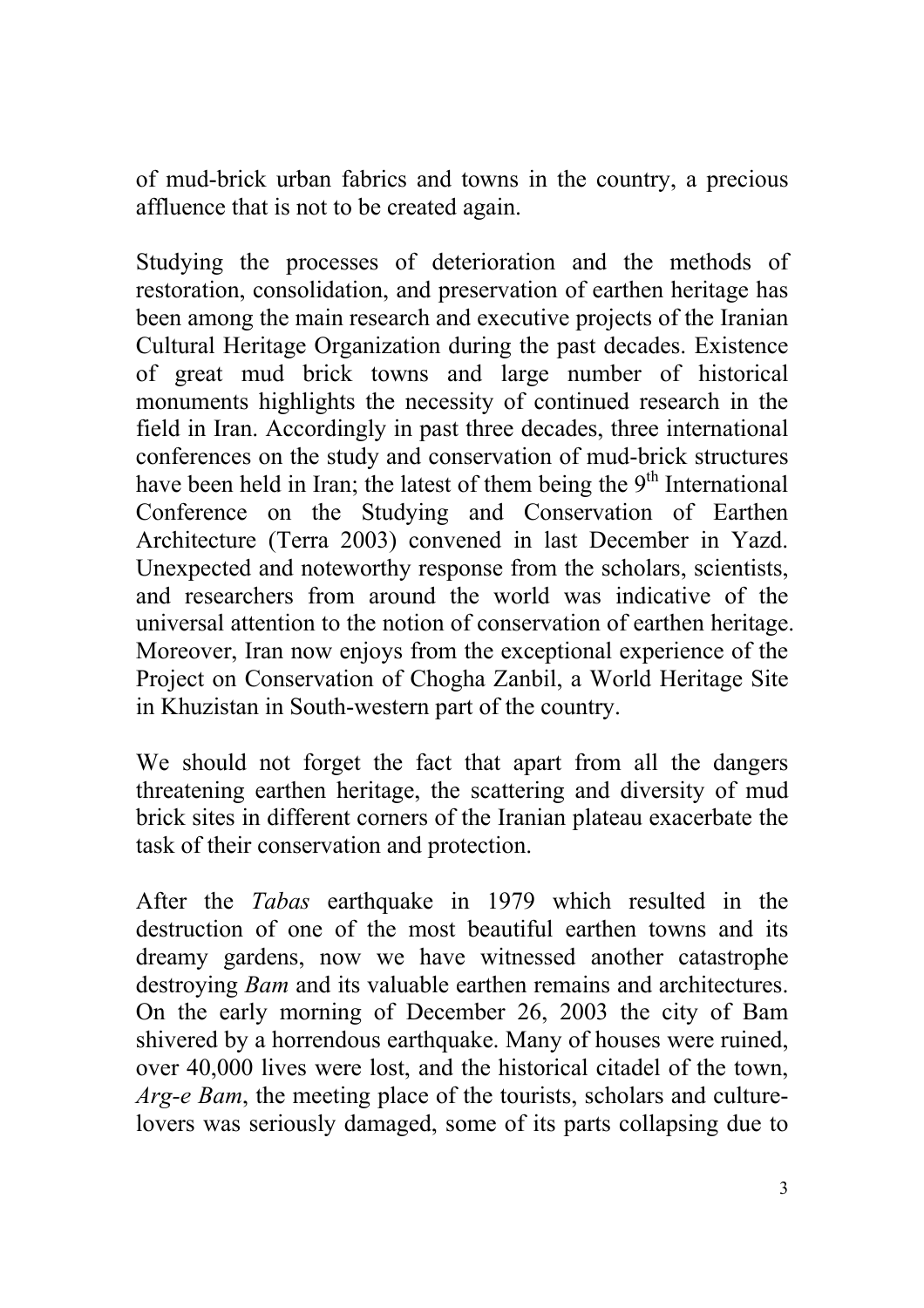the strong quake. The bazaar, holy places and private houses which have been nationally registered as historic monuments were also damaged. Almost all of these important heritage resources are built in traditional earthen architecture. Along with the ever present date plantations and their ancient irrigation system, the traditional earthen architecture shapes Bam's urban landscape.

The effect of the earthquake has been felt for all types of cultural heritage. Consequently, the recovery process raises a number of questions and issues relating to the general approach to earthen architecture in seismic conditions and to the specific approach for conservation, repair or other treatment of individual archaeological sites, historic buildings and the global urban landscape of Bam as part of recovery plans.

The destruction of the Bam Citadel aggravated deep sorrow and provoked the sympathy of the fellow-countrymen and the international community, so much so that a myriad of cultural enthusiasts flooded the city straight away after the news of immense tragedy spread over.

The Iranian Cultural Heritage Organization set up a Task Force, headed by the Director of the Organization, in order to coordinate all the works and measures related to cultural heritage of Bam immediately after the earthquake the following day. Several committees (technical, executive, documentation, information, international relations, administration, protection and public relations0 were formed within the Task Force. Documentation, special crisis management, responding to global requests, visits, and technical interviews, and preparation of various pre- and postearthquake reports were among the responsibilities of the Task Force. In Bam a temporary base was established outside the Citadel.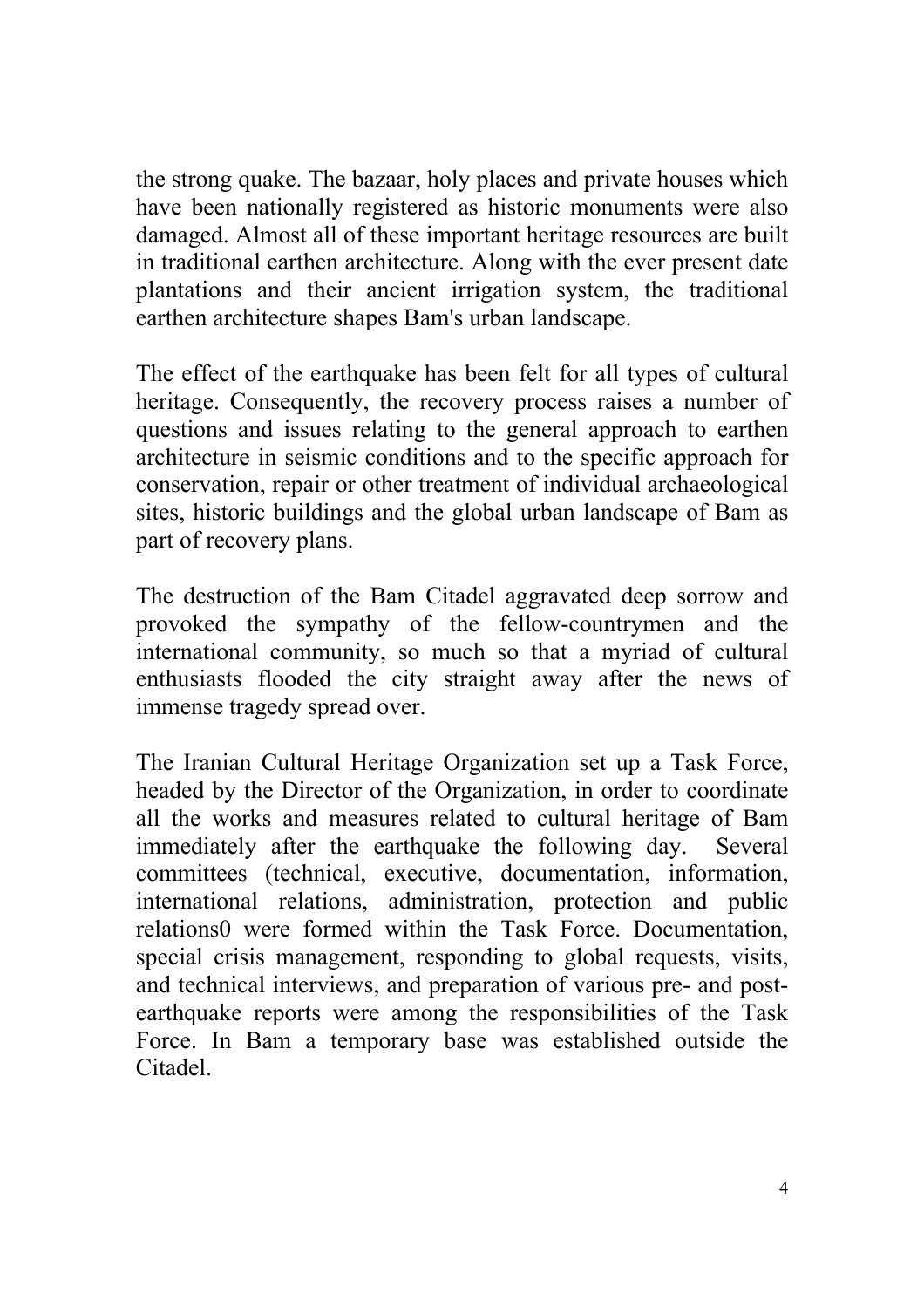International community and institutions reacted to the tragic event from the beginning. UNESCO, ICOMOS and ICCROM offered their sympathies and supports. Various teams of experts from ICOMOS and UNESCO, other international organizations, as well as national experts visited the site and prepared technical reports.

Together with international partners, since the day of the earthquake, the Iranian Cultural Heritage Organization (ICHO) has been quickly taking actions to address the emergency and longterm conservation challenges facing the rich cultural heritage of Bam.

ICHO, UNESCO (United Nations Educational, Scientific, and Cultural Organization) and ICOMOS (International Council on Monuments and Sites) are co-organizing an in situ workshop next month to learn from the earthquake, its effects on the cultural heritage in Bam, conservation interventions required, and to establish sound guiding principles for the medium and long term conservation, rehabilitation, and sustainable utilization of the cultural resources in Bam, within the overall recovery process of the city of Bam. The workshop will provide a key-opportunity for experts from Iran and abroad as well as international organizations representatives to review the phenomenon of seismic damage using the diversity of earthen architecture in Bam, the influence of traditional building know-how and maintenance or of weakening factors, in order to define, for Bam and other similar sites in Iran and elsewhere, guidelines for preventive measures that would be just as useful in seismic context as they'd be respectful of that particular heritage. The workshop will also provide an opportunity to review specific issues related to the future treatment of Bam's cultural heritage, in particular the Arg-e-Bam ensemble.

The workshop's dates (17-20 April) were chosen to coincide with the International Day of Monuments and Sites which ICOMOS dedicated this year to earthen architecture in solidarity with Bam.